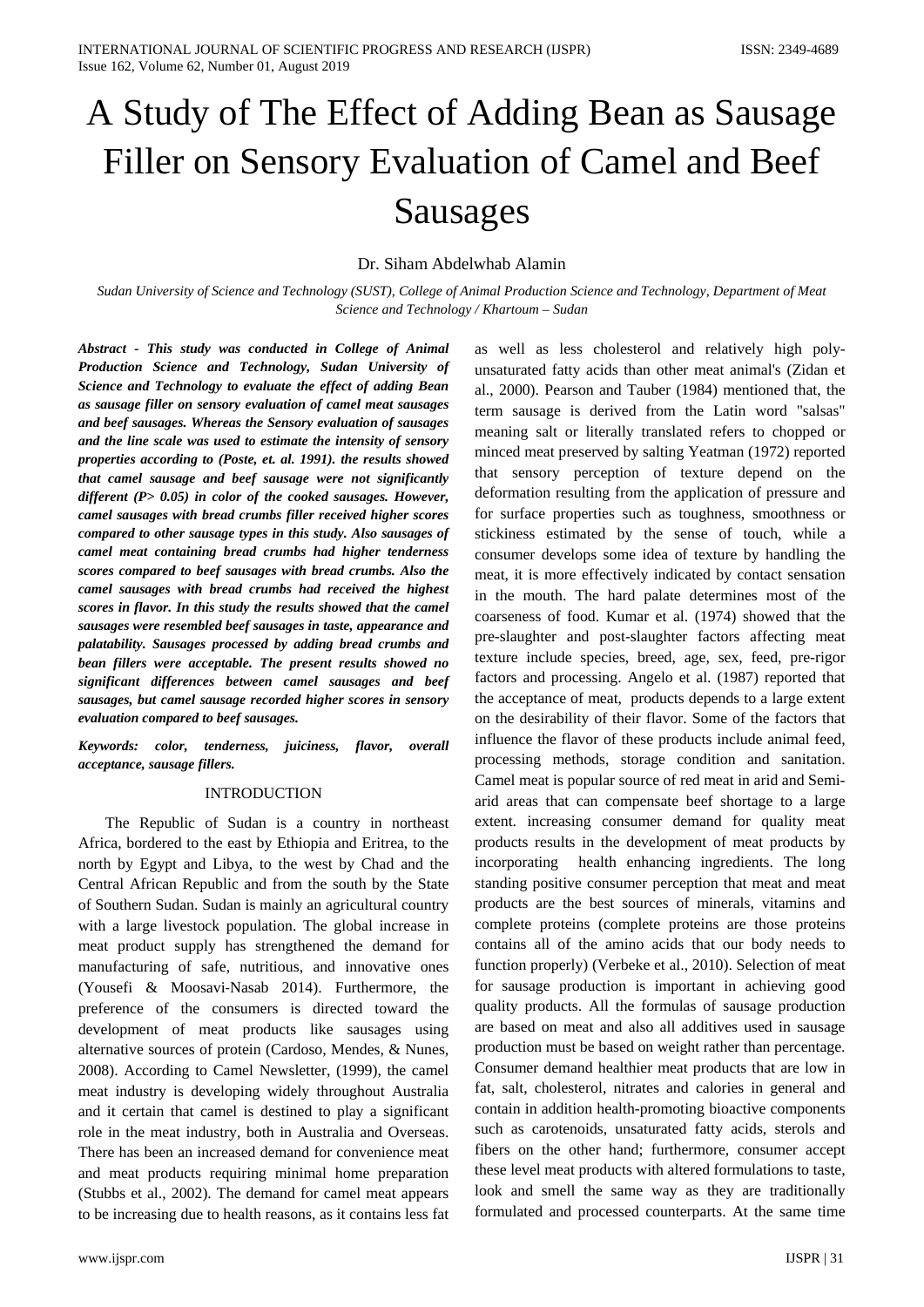competition is forcing the meat processing industry to use the increasingly expensive raw material. Buffalo meat is one of the best sources for quality meat sausages and ready to eat meat products (Kandeepan et al., 2013; Abdolghafour and Saghir, 2014). Buffalo meat has been used for processing of products like sausages (Sachindra et al., 2005), loaves (Suresh et al., 2004), burgers (Modi et al., 2003), patties (Suman and Sharma, 2003) and nuggets (Thomas et al., 2006). Chin et al. (1999) reported soy protein isolate resulted in a softer texture of low fat bologna and did not affect other chemical parameter. Feng et al. (2002) described heat and enzyme hydrolyzed soy proteins effected texture properties differently, the 1st improving hardness and 2nd reducing hardness, cohesiveness and breaking strength. Muguerza et al. (2003) described the addition of soy oil did not modify the percentage of water or protein and the pH in fermented sausages, but with the addition of pre-emulsified soy oil cholesterol hardly decreased and oxidation was not modified. The legume seeds are of prime importance in human and animal nutrition due to their high protein content (20– 50%). Their protein content is twice the level found in cereal grains and significantly more than the level in conventional root crops Legumes include peas, beans, lentils, peanuts, and other podded plants that are used as food. Legumes have been cultivated for thousands of years, although many of the varieties of beans and peas that are commonplace today were unknown until relatively recent times. Legumes have played an important role in the traditional diets of many regions throughout the world (Ustimenko, et. al. 1983 and Makri, et. al. 2005). Vegetable proteins are less used. Among these are those from lupins (Lupinus albus L.), peas (Pisum sativum L.) and broad beans (Vicia faba L.), that are extensively grown in different parts of the world (Ustimenko, et. al. 1983 and Miquel, 1991). In the meat processing industry the substitution of meat with non-meat ingredients is considered an important strategy for reducing overall production costs. Proteins from legume seeds have been widely studied as regards functional and bioactive properties and one of the sources of plant proteins can be make an attractive alternative to wheat flour as a meat binder for replacement of a portion of the proteins in lowfat meat production (Pereira, et. al. 2009 and Shand, et. al. 2011). Sensory evaluation involves the interpretation of the responses by the sensory professional (Yin, et. al. 2009 and Ghasemi, et. al. 2012). Sensory properties are some of the most important factors on consumer liking and preference; thus it is very important to determine factors affecting the product attributes, acceptance and preference; thus it is very important to determine factors affecting the product attributes, acceptance and preference especially for foods as reported by (Dos, et. al. 2005 and de Melo, et. al. 2009).

The Objectives of this study are:

1. To evaluate the sensory evaluation of camel Sausages.

2. To evaluate the addition of Bean as a filler in sausage processing as alternative for Bread crumbs.

## MATERIALS AND METHODS

The study was conducted at the laboratory of Meat Science and Technology, College of animal Production Science and Technology, Sudan University of Science and Technology.

*Meat samples:* Meat samples: 5 kg of fresh deboned from each types of meat (camel and cattle meat) was obtained from the Sudanese local market. The muscles samples from male camel at 2-3 years old and male cattle at 1.5-2 years old. Each muscle samples (longismuss dorsi) were freed from external visible fat and connective tissue. Samples for sausages processing were stored at 4oC till processing (24 hrs.).

*Sausage Fillers:* Bean: It was soaked overnight in fresh water then ground. Bread Crumbs: It was used dried after ground.

*Sausages preparation:* There are two types of sausages were manufactured according to the type of fillers. All ingredients (shown in Table 1) were added equally to all treatments. The Sausage consist of minced meat to which salt (NaCl), garlic, coriander, black pepper, nutmeg, fat, cold water, were added. The whole mixture was mixed well in a chopper to the dough. The mixture was stuffed in casings using piston stuffer, then linked, labeled and frozen at -18oC to wait the following tests.

| Table (1): Ingredients of the sausages recipe: |  |  |
|------------------------------------------------|--|--|
|------------------------------------------------|--|--|

| <b>Ingredient</b>   | Percentage (%) |  |  |  |
|---------------------|----------------|--|--|--|
| Meat                | 60             |  |  |  |
| Filler              | 25             |  |  |  |
| Ice water           | 10             |  |  |  |
| Fat                 | 5              |  |  |  |
| Salt                | 3              |  |  |  |
| <b>Black</b> pepper | 0.5            |  |  |  |
| Coriander           | 0.5            |  |  |  |
| Nutmeg              | 0.3            |  |  |  |
| Garlic              | 0.5            |  |  |  |

**Sensory evaluation of sausages:** All ingredients are percentage from the formulated products. The samples to be used for sensory evaluation were randomly selected and thawed for 24 hours in 4°C refrigerator prior to cooking. Ten (10) semi-trained panelists were asked to evaluate the treatment effects on, cooked color, texture, flavor and juiciness of the sausage samples. Sausages were separately cooked 6-10 minutes by deep fat frying in vegetable oil.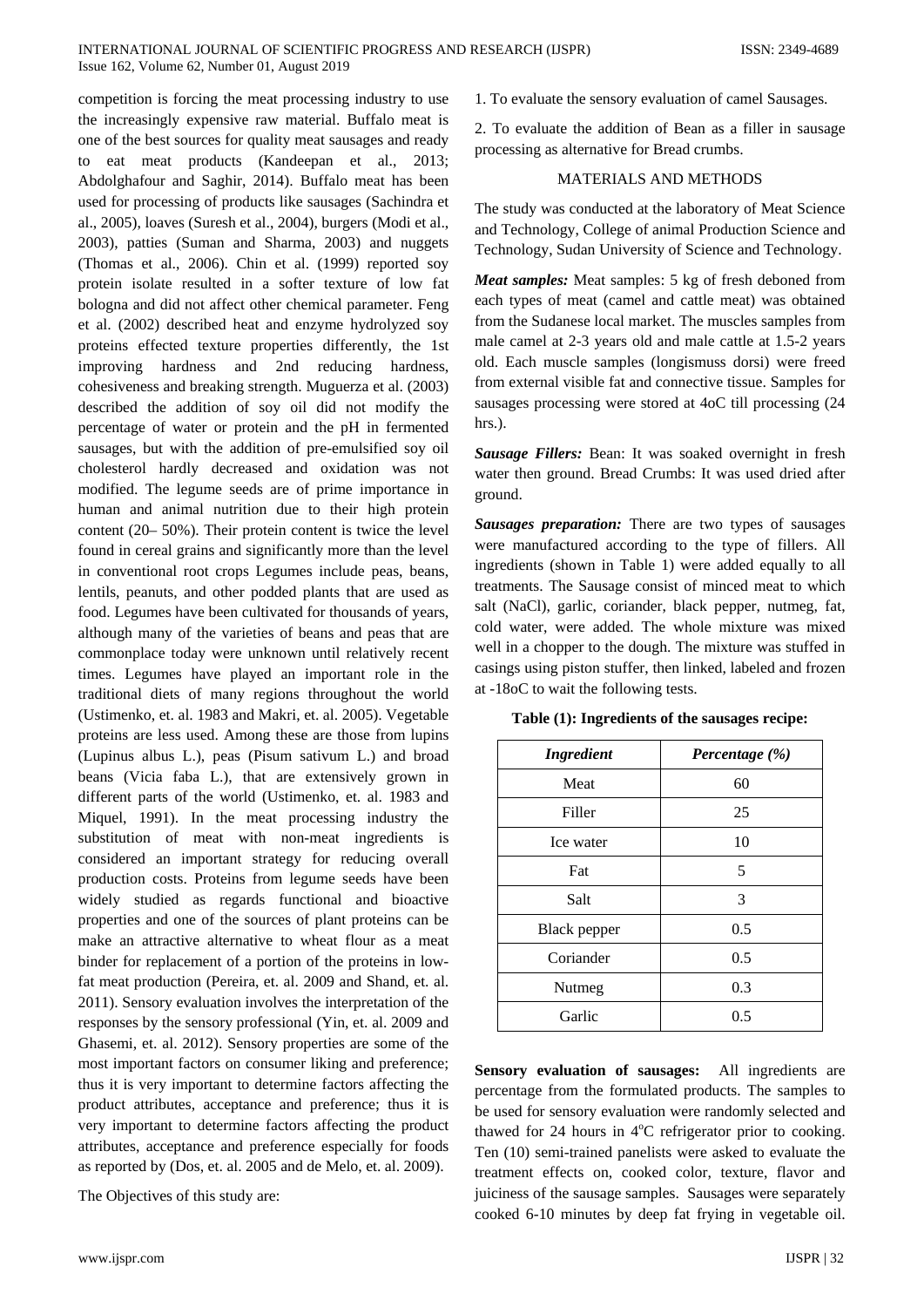Sausages were turned every three minutes to prevent excessive browning. Samples were kept warm for evaluation. They were put in coded plates and served warm to the panelists. From each treatment a sample of about 6 fingers was randomly placed in a dish divided to six portions under natural light. Every panelist has one dish to test in each session. A six point hedonic scale was used, where six was extremely desirable while one was extremely undesirable (Appendix 1).

After preparation cooked sausages samples were sensory evaluated. The sensory evaluation was carried out using the nine point hedonic scale  $(1 - \text{dislike extremely and } 9 - \text{like})$ extremely). The main sensory properties (hardness, aroma, taste, aftertaste, and color of cooked sausages) were evaluated by the line scale. The nine point hedonic scale was used in order to determine the degree of preference of products (Serdaroģlu, *et. al*. 2005). Whereas the line scale was used to estimate the intensity of sensory properties (Poste, *et. al.* 1991 and ISO 2003). Prepared samples were evaluated by trained 30 panelists. The panelists received equally prepared cooked samples and questionnaires, instructions for the evaluation procedure

**Statistical analysis**: The data collected were subjected to statistical analysis by using complete randomized design used to analyze the results obtained from this study and subjected to ANOVA followed by Least significant difference test (LSD) using the (SPSS, 2008 version ,17).

#### RESULTS

Sensory results of sausages with different types of filler and Meat were shown in Table (2), all the scores given were ranging between 4.5 and 5 and the treatments did not differ significantly  $(P> 0.05)$  in any of the parameters measured. Flavor: As shown in table (2), there was no significant different among treatments in flavor. Also it was observed that camel sausages received the highest scores in flavor. Also it was found that camel sausages with bread crumbs filler had received higher scores in flavor. Also, it was observed that there was a decrease in flavor score in the treatment sausages (camel sausages or

beef sausages) with bean filler. As shown in table (2), the juiciness was not significantly (P>0.05) different among treatments. Sausages of camel meat with bread crumbs and bean fillers and beef sausages with bread crumbs and bean fillers were received the same score. Also the adding of bean filler comparing with bread crumbs filler was reduced juiciness. There was no significant different  $(P> 0.05)$ among treatments in texture. Sausages of camel meat containing bread crumbs filler had higher texture scores followed by beef sausages with bread crumbs filler. These results indicated that the bean filler not improved the tenderness compared to bread crumbs filler. Camel and beef sausages were not significantly different (P > 0.05) in color of the cooked sausages. However, beef sausages with bread crumbs filler received higher scores than the other sausages. Generally it was observed that most of the scores of color, texture, flavor and juiciness were above moderately desirable (Appendix 1). Results showed that meat flavor was not pronounced in all samples. However it is necessary to note, that more intensive meat flavor was detected in cooked sausage sample of camel sausage with bread crumbs filler), also the sample more intensive meat color compared to the other samples (comparing with control sample). The obtained results suggested that more intensive legumes taste, comparing to control sample (with bread crumbs) was established in sample (cooked sausage with beans additive), at the same time it was sample with lower intensity of meat aroma.

Results obtained from this study shown that sausages made from either types of meat beef or camel meat is acceptable to the Sudanese palate. This indicates that meat from beef or camel meat can replace each other in sausage manufacture, these results being in agreement with Kulaeva (1964) who reported that camel meat resembled beef in taste and Khatami (1970) who noted that camel meat closely resembled beef in appearance, color, texture and palatability. The results also show that sausage manufactured by using bean filler and bread crumbs filler were acceptable. Abubaker, *et al.,* (1986) reported that tenderness and color scored highest in sausages containing bean and chick pea.

| Table (2): Mean values of the effect of the types of meat and type of fillers on sensory attributes of camel sausages |
|-----------------------------------------------------------------------------------------------------------------------|
| and beef sausages cooked by oil:                                                                                      |

| <b>Samples</b>               |                             | Color | <b>Tenderness</b> | Flavor | Juiciness | Overall<br>acceptance |
|------------------------------|-----------------------------|-------|-------------------|--------|-----------|-----------------------|
| Camel                        | a) With bread crumbs filler | 5.50  | 5.00              | 5.50   | 4.5       |                       |
| sausages                     | b) with Bean filler         | 4.50  | 4.5               | 4.5    | 4.5       | 4.60                  |
| <b>Beef</b><br>sausages      | a) With bread crumbs filler | 5.00  |                   |        | 4.5       |                       |
|                              | b) With bean filler         | 4.50  | 4.5               | 4.5    | 4.5       | 4.5                   |
| Level of significance (L.S.) |                             | N.S.  | N.S.              | N.S.   | N.S.      | N.S.                  |

Notes  $=$  [1] Based on a scale of 1-6 with six the highest score

[2] Means (6-7 panelists, 3 replicates)

N.S. = No significant different between means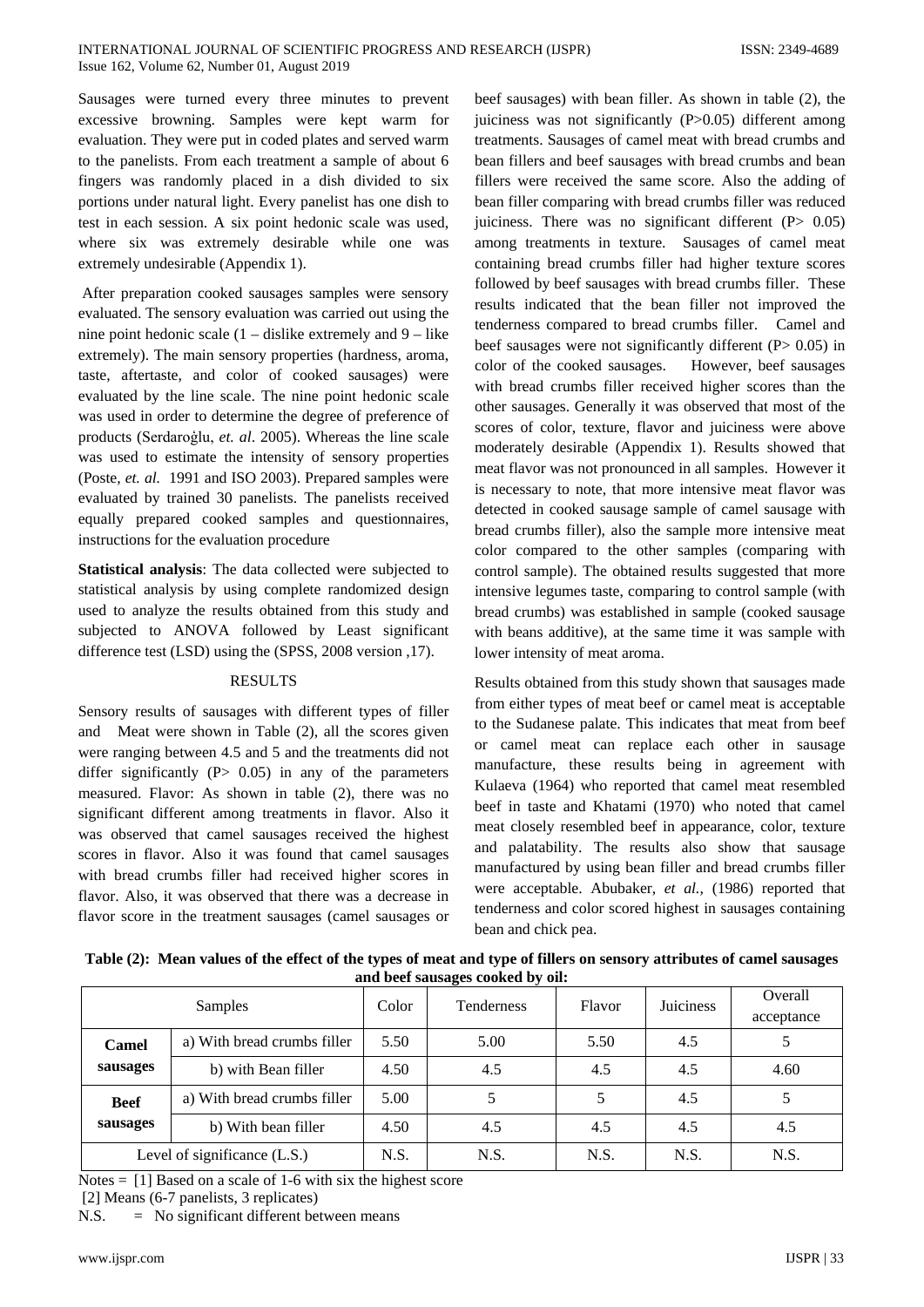

Figure 1. Sensory evaluation of different types of sausages

The present results showed no significant differences between camel and beef sausages, but camel sausage recorded higher scores in sensory evaluation than beef sausage. This finding was in line with that of Siham, 2008 and James and Berry, (1997) who mentioned that the trained sensory panelist found similar juiciness, flavor, and tenderness in patties of goat and beef**.** Results of sensory evaluation of sausages manufactured with camel, beef meat, showed that panel scores for color, flavor, juiciness and overall acceptability were significantly different (P<0.05) among treatments. The obtained results suggested that more intensive legumes taste, comparing to control sample (with bread crumbs) was established in sample (cooked sausage with beans additive), at the same time it was sample with lower intensity of meat aroma.

## **CONCLUSION**

The sausages were acceptable to Sudanese panelists which processed from camel meat or beef. Also beef sausages and camel sausages were not significantly (P> 0.05) different in juiciness, texture, flavor and color. The non-meat ingredients are generally added in meat products to improve the quality attributes and functional properties. It was concluded based on literature that non-meat ingredients reduced the cost, improved the quality attributes and consumer acceptability of meat products

#### **REFERENCES**

- [1] Abdolghafour, B. and Saghir, A. (2014). Buffalo: A Potential Animal for Quality Meat Production-A Review. Livestock Research International, 2(2): 19-29.
- [2] Abu Baker, T. M., Shekib, El-Iragi, S. M. and Mohamed, M. S. (1986). Upgrading and Utilization of byproducts of slaughter houses. 1. Fresh and canned beef sausages containing legumes as an Extender in their meal emulsion. Alexandria Science Exchange 7 (3): 319.
- [3] Angelo, A. J. St. Vercillotti, J. R.; Legendre, M. G. Vinnett, G. H.; Kuan, D.W.; James, C. and Darg, H.P. (1987). Chemical and instrumental analysis of warmed oven flavour in beef. J. Food Sci. 52: 1163.
- [4] Camel Newsletter No. 16. The Camel Applied Research and Development Network (CRDW), September 1999.
- [5] Cardoso, C., Mendes, R., & Nunes M. L. (2008). Development of a healthy low‐fat fish sausage containing dietary fiber. International Journal of Food Science & Technology, 43(2), 276–283.
- [6] Chin, K. B.; Keeton, J. T.; Longnecker, M. T. And Lamkey, J. W. (1999). Utilization of soy protein isolate and konjac blends in low-fat bologna. Meat Science, 53: 87-96.
- [7] de Melo, L. L. M. M.; Bolini, H. M. A. and Efraim, P. (2009). "Sensory profile, acceptability, and their relationship for diabetic/reduced calorie chocolates", *Food Quality and Preference*, vol. 20, pp. 138–143, 2009.
- [8] Dos, A. ; Ayhan, Z. and Sumnu, G. (2005). "Effects of different factors on sensory attributes, overall acceptance and preference of Rooibos (*Aspalathus lineares*) tea", *Journal of Sensory Studies,* vol. 20, pp. 228–242, 2005.
- [9] Feng, J.; Xiong, Y. L., and Mikel, W. B., (2002). Textural properties of pork frankfurters containing thermally/ enzymatically modified soy proteins. Journal of Food Science, 68(1): 1220-1224.
- [10] Ghasemi-Varnamkhasti, M.; Mohtasebi, S. S.; Rodriguez-Mendez, M. L. ; Lozano, J.; Razavi, S. H.; Ahmadi, H. and Apetrei, C. (2012). "Classification on nonalcoholic beer based on aftertaste sensory evaluation by chemo metric tools," *Expert Systems with Applications*, vol. 39, pp. 4315– 4327, 2012.
- [11] ISO 4121 (2003). Sensory analysis Guidelines for the use of quantitative response scales.
- [12] James, N. A. and Berry, B. W., (1997). Use of chevon in the development of low- fat meat products. J. Anim. Sci. 75:571-577.
- [13] Kandeepan, G.; Mendiratta, S. K.; Shukla, V. And Vishnuraj, M. R., (2013). Processing Characteristics of Buffalo Meat-A Review. Journal of Meat Science and Technology, 1(1): 01-11.
- [14] Khatami, K. (1970). Camel meat. A new promising approach to the solution of meat and protein in the arid and semi-arid countries of the world. Ministry of Agric., Report Teheran, Iran (Mimeographed).
- [15] Kulaeva, V. (1964). The production of the Bactrian camel. Konevodstvo Konnyi sport 34, 5, 9-10 (In Russian).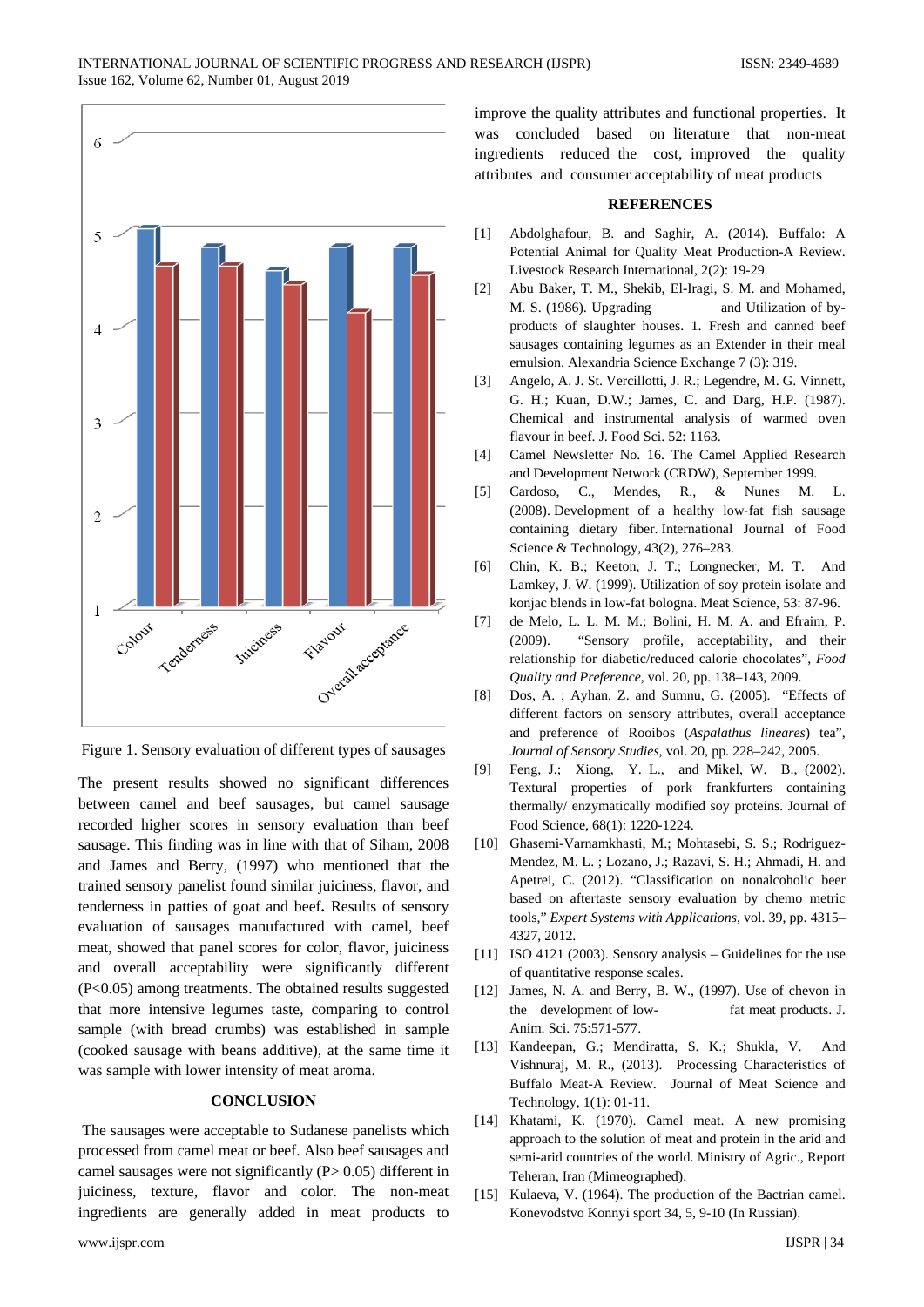- [16] Kumar, D.; Sharma, T. R. and Nathan, H. (1974). Factors affecting meat Texture. Indian Food Factor, 28 (6): 17-25.
- [17] Makri, E.; Papalamprou, E. and Doxastakis, G., (2005). "Study of functional properties of seed storage proteins from indigenous European legume crops (lupin, pea, broad bean) in admixture with polysaccharides", *Food Hydrocolloids,* vol. 19, pp. 583–594, 2005.
- [18] Miquel Gordillo, E. De, (1991). In El Garbanzo (Ed.), "Una alternativa parael secano," Madrid: Mundi-Prens, 1991.
- [19] Modi, V. K.; Mahendrakar, N. S.; Narasimha, R. D. and Sachindra, N. M. (2003). Quality of buffalo meat burger containing legume flours as binders. Meat Science, 66: 143-149.
- [20] Muguerza E,; Ansorena, D. and Astiasarán, I. (2003). Improvement of nutritional properties of Chorizo de Pamplona by replacement of pork backfat with soy oil. Meat Science, 65: 1361-1367.
- [21] Pearson, A. M. and Tuber, F. W. (1984). Species and condiments. In: Processed Meats.  $2<sup>nd</sup>$  e., AVI Publishing Company Inc., West port, Connecticut, p. 256.
- [22] Pereira, H. V. R. ; Saraiva, K. P.; Carvalho, L. M. J.; Andrade, L. R.; Pedrosa, C. and Pierucci, A. P. T. R. (2009). "Legumes seeds protein isolates in the production of ascorbic acid microparticles", *Food Research International*, vol. 42, pp. 115–121, 2009.
- [23] Poste, L. M. and Mackie, D. A. (1991). "Laboratory methods for sensory analysis of food," Agriculture Canada, Ottawa, USA, 90 p, 1991.
- [24] Sachindra, N. M.; Sakhare, P. Z.; Yashoda, K. P. and Narasimha, R. (2005). Microbial profile of buffalo sausage during processing and storage. Food Control, 16(1): 31-35.
- [25] Serdaroģlu, M.; Yildiz-Turp, G. and Abrodimov, K. (2005). "Quality of low-fat meatballs containing Legume flours as extenders," *Meat Science*, vol. 70, pp. 99–105, 2005.
- [26] Shand, P. J.; Hong, G. P.; Wang, H.; Gerlat, M.; Nickerson, M. and Wanasundara, J. P. D. (2011). "Application of legume flours in low-fat meat products formulations for better consumer acceptance,"  $57<sup>th</sup>$  International Congress of Meat Science and Technology, pp. 1-4, 2011.
- [27] Siham, A. A., (2008). A comparative Study of Chemical Composition and eating Quality Attributes of Camel meat and Beef. MSc. College of Veterinary Medicine and

Animal Production Sudan University of Science and Technology.

- [28] SPSS, (2008). Statistical Package for the social sciences. Version 17.0 SPSS Inc. Chicago.
- [29] Stubbs, R. I.; Morgan, J. B.; Ray, K. F. and Dolezal, H. G. (2002). Effect of supplemental vitamin E on color and case life of top lion steaks and ground chuck patties modified atmosphere case-ready retail packaging systems. Meat Sci. 61: 1-5.
- [30] Suman, S. P., and Sharma, B. D. (2003). Effect of grind size and fat levels on the physio-chemical and sensory characteristics of low- fat ground buffalo meat patties. Meat Science, 65(3): 973-976.
- [31] Suresh, D.; Mendiratta, S. K. and Kondaiah, N., (2004). Quality characteristics of loaves from buffalo meat, liver and vegetables. Meat Science, 67(3): 377-383.
- [32] Thomas, R., Anjaneyulu, A. S. R. and Kondaiah, N., (2006). Quality and shelf life evaluation of emulsion and restructured buffalo meat nuggets at cold storage(4 ±1°C). Meat Science, 72: 373-379.
- [33] Ustimenko-Bakumovsky, G. V., (1983) .Plant growing in the tropics and subtropics," New York: Macmillan Publication, 1983.
- [34] Verbeke, W.; Perez- Cueto F. J. A.; de Barcellos, M. D., Krystallis, A. and Grunert, K. G., (2010). European citizen and consumer attitudes and preferences regarding beef and fork. Meat Science, 84: 284-292.
- [35] Yeatman, J. N. (1972). Physiological aspect of texture perception including mastication. J. Fd. Techno., 26: 141.
- [36] Yin, Y. and Din, Y. (2009). "A close to real-time prediction method of total coliform bacteria in foods based on image identification technology and artifical neural network", *Food Research International,* vol. 42, pp.191– 199, 2009.
- [37] Yousefi A., & Moosavi Nasab M. (2014). Textural and chemical attributes of ausages developed from Talang Queenfish (*Scomberoides commersonnianuus*) mince and surimi. Iranian Journal of Fisheries Sciences, 13, 1
- [38] Zidan M.; Kassem A.; Dougbag, A.; El Ghazzawi, E.; Abd Elaziz, M. and Pabst R., (2000). Journal of Anatomy.

#### **Appendix (1)**

### **Grading chart for meat and sausage**

Evaluate these samples for color, texture, flavor and juiciness – for each sample, use appropriate scale to show your attitude by checking at the point that best describe the feeling about the sample. If you have any question please ask, thanks for your cooperation.

| Sample code | <b>Color</b> | <b>Flavor</b> | <b>Tenderness</b> | <b>Juiciness</b> |
|-------------|--------------|---------------|-------------------|------------------|
| A           |              |               |                   |                  |
| B           |              |               |                   |                  |
| C           |              |               |                   |                  |
| D           |              |               |                   |                  |
| E           |              |               |                   |                  |
| F           |              |               |                   |                  |